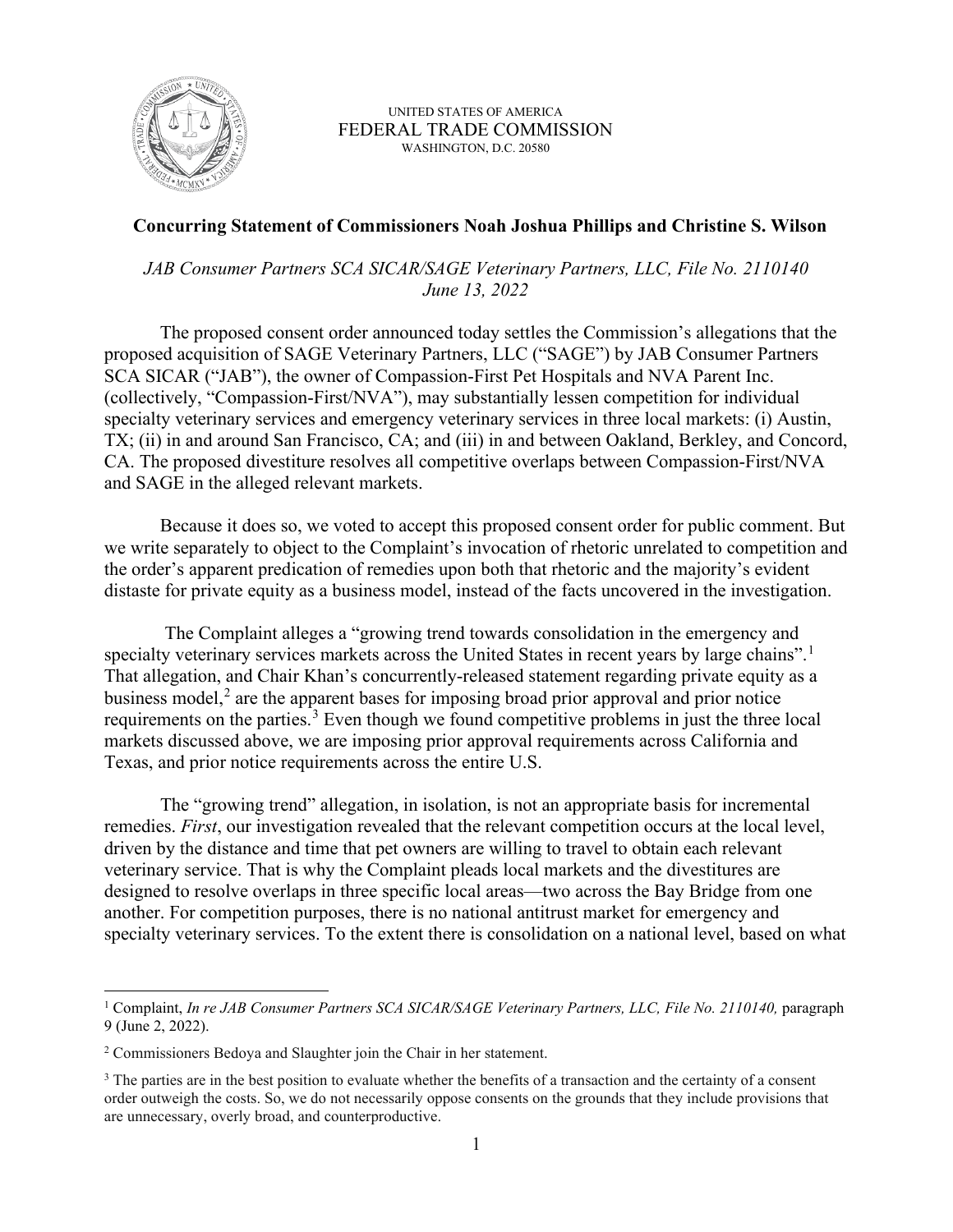the Commission pleads in the Complaint, it is irrelevant.[4](#page-1-0) It is also not inherently concerning. Our review of the evidence makes clear that the bulk of emergency and specialty veterinary clinics nationwide are independent, with larger "aggregators" like JAB and SAGE collectively controlling a minority of clinics. Post-acquisition, JAB will hold fewer than 100 clinics nationwide, a competitively-meaningless share of the purported national market. *Cf. U.S. v. Von's Grocery Co.* 384 U.S. 270 (1966). *Second*, we have seen no evidence that such a trend, if it exists, is bad for purposes of competition. That is, there are no discernible anticompetitive effects.

While untethered to any impact on competition, the allegation of the purported trend in nationwide consolidation appears to form the sole basis in the Complaint for imposing out-ofmarket prior approval and prior notice requirements. Chair Khan's statement also argues that the fact that JAB is a private equity firm requires additional remediation, but neither the Complaint nor the Analysis of Agreement Containing Consent Orders to Aid Public Comment—nor, in our view, the evidence uncovered in the investigation—indicate any reason why this fact about JAB makes this or any other private equity transaction more likely to raise competition concerns.[5](#page-1-1) Imposing heightened legal obligations on disfavored groups – including private equity – because of who they *are* rather than what they have *done* raises rule of law concerns.

The parties are subject to statewide prior approval in Texas and California and nationwide prior notice. The Commission's Prior Approval Policy Statement ("Prior Approval Policy") contemplates that the Commission might impose a prior approval requirement that covers product or geographic markets beyond the relevant ones affected by the merger.<sup>[6](#page-1-2)</sup> Most of the bases for imposing out-of-market remedies are not met here—for example, if "the *relevant market alleged* is already concentrated or has seen significant consolidation in the previous ten years" (emphasis added).<sup>[7](#page-1-3)</sup> The Complaint does not allege that the three relevant geographic markets here have seen significant consolidation.

The Chair also justifies the broad prior approval provision because JAB previously acquired clinics and entered into a related consent order. In that prior matter, JAB approached the Commission with a proposed acquisition and worked with it to resolve competitive overlaps, small parts of a much larger transaction.<sup>[8](#page-1-4)</sup> That process enabled the FTC to ensure that overlapping assets

https://www.ftc.gov/system/files/documents/public\_statements/1598095/wilson\_phillips\_prior\_approval\_ dissenting [statement 102921.pdf.](https://www.ftc.gov/system/files/documents/public_statements/1598095/wilson_phillips_prior_approval_%20dissenting%20statement%20102921.pdf)

<span id="page-1-3"></span><sup>7</sup> Prior Approval Policy, p. 2.

<span id="page-1-0"></span><sup>4</sup> Chair Khan's statement argues that our critique here is belied by "market realities." According to the Complaint and the Analysis of Agreement Containing Consent Orders to Aid Public Comment voted on by this Commission, however, the reality of competition in the markets in question is that it is local.

<span id="page-1-1"></span><sup>&</sup>lt;sup>5</sup> Chair Khan's statement points to buyouts by private equity firms that "saddle businesses with debt." Public companies also sometimes choose to finance operations and acquisitions with debt. *See e.g.,* Frances Yoon, *The World's Appetite for Debt Is Smashing Records*, Wall St. J. (Nov. 30, 2020)[, https://www.wsj.com/articles/the-world](https://www.wsj.com/articles/the-world-is-bingeing-on-debtand-smashing-records-11606732203)[is-bingeing-on-debtand-smashing-records-11606732203.](https://www.wsj.com/articles/the-world-is-bingeing-on-debtand-smashing-records-11606732203) *See also* Franco Modigliani & Merton H. Miller, *The Cost of Capital, Corporation Finance and The Theory of Investment*, 48 Am. Econ. Rev 261 (1958).

<span id="page-1-2"></span><sup>6</sup> Statement of the Commission on Use of Prior Approval Provisions in Merger Orders (Oct. 25, 2021), [https://www.ftc.gov/system/files/documents/public\\_statements/1597894/p859900priorapprovalstatement.pdf](https://www.ftc.gov/system/files/documents/public_statements/1597894/p859900priorapprovalstatement.pdf) (hereinafter "Prior Approval Policy"). *But see* Dissenting Statement of Commissioners Christine S. Wilson and Noah Joshua Phillips Regarding the Statement of the Commission on Use of Prior Approval Provisions in Merger Orders (Oct. 29, 2021),

<span id="page-1-4"></span><sup>8</sup> *See* Press Release*, FTC Requires Veterinary Service Providers Compassion First and National Veterinary Associates*